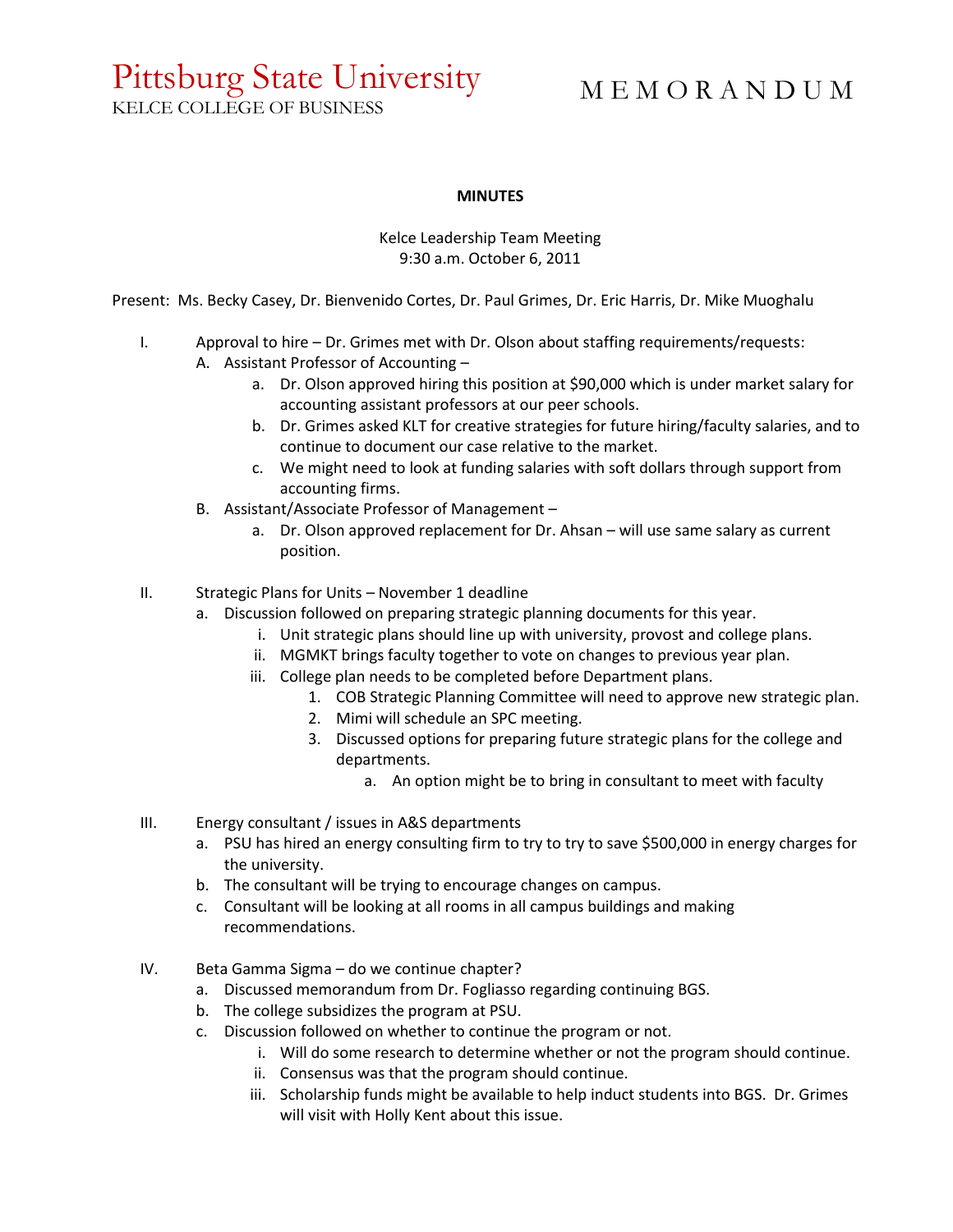## Pittsburg State University

M E M O R A N D U M

KELCE COLLEGE OF BUSINESS

- V. AACSB issues
	- A. AQ / PQ criteria matrix
		- a. Dr. Harris is working on this matrix
			- i. Trying to simplify what we have as far as categories (there are currently 12)
			- ii. Every faculty member in Kelce currently falls into only four categories
		- b. Dr. Grimes will put together a new standards proposal to present to the committee for approval. Chairs agreed that matrix should be changed especially since we have a new dean.
	- B. Tables
	- C. Assessment where are we?
		- a. Mandy Aubert, Instructional Support Consultant, is in the process of collecting all LiveText assessment from last spring.
		- b. Assessment Committee needs to schedule a meeting to discuss assessment results from spring 2011.
- VI. Committee "To Do's"
	- a. PR Task Force review dean's charge
		- i. Dr. Muoghalu, Dr. Dalecki & Ms. Polfer have been appointed members of this task force.
		- ii. Charge prepared by the Dean will be given to the task force members and request that they meet.
		- iii. Dr. Grimes will send an e-mail to the task force members asking them to meet and appointing Dr. Dalecki as the Chair.
	- b. MBA PAC need to examine GMAT and other admission / scheduling policies
		- i. MBA-PAC needs to meet regarding this issue and plan to have a consistent policy regarding GMAT/admissions policies.
- VII. Updates and Announcements
	- A. Grimes recap of golf tournament, meeting with student leaders, program review committee, etc.
		- a. Dr. Grimes attended the Golf Tournament in Kansas and met over 60 people who are supporting the College. Funds will eventually go toward an endowed scholarship.
		- b. Met with the Kelce Student Leadership Council last week
			- i. Student organization computer is here and need to figure out where to house it.
			- ii. Discussed using underutilized space behind the auditorium for student groups. Would have to renovate the space, but need to figure out how to get funds to do this.
		- c. Dr. Grimes has been appointed as a Dean rep to PSU's Program Review Committee.
	- B. Casey
		- a. ACIS faculty meeting will be tomorrow.
		- b. Advisory meeting is November 4 working to get more members in order to represent CIS.
		- c. Dr. Heath is taking a student group to Orlando for the IIA Conference. Will contact Cassie Mathes to prepare press release.
	- C. Cortes discussed on-going projects